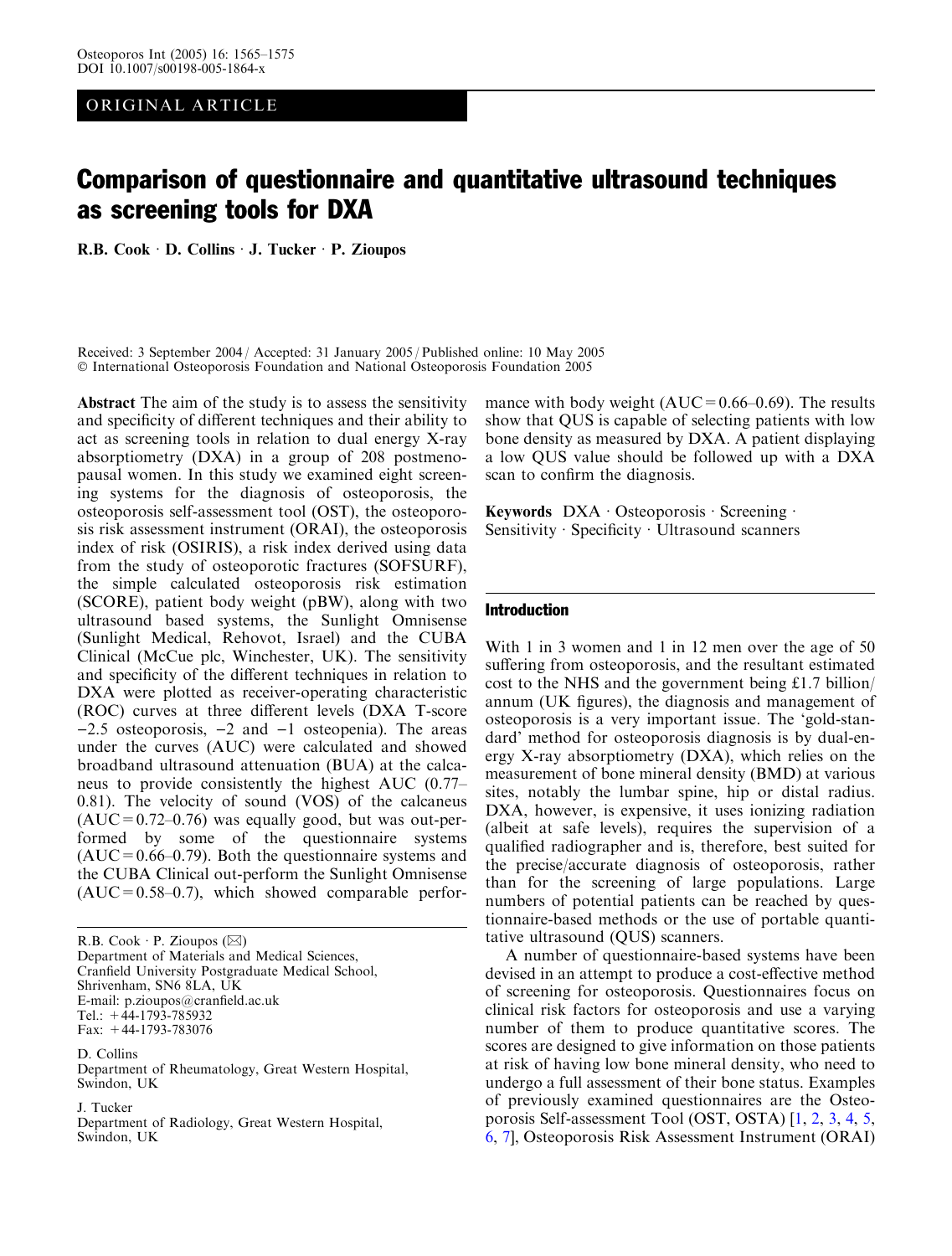[[3](#page-9-0), [8\]](#page-9-0), Simple Calculated Osteoporosis Risk Estimation (SCORE) [\[3](#page-9-0), [9,](#page-9-0) [10,](#page-9-0) [11,](#page-9-0) [12](#page-9-0), [13](#page-9-0)], Osteoporosis Index of Risk (OSIRIS) [[14,](#page-9-0) [15](#page-9-0)], the risk index derived using data from the study of osteoporotic fractures (SOFSURF) [\[3](#page-9-0), [16](#page-9-0)], the Osteoporosis Assessment Questionnaire (OPAQ) [\[17](#page-9-0)] and three further systems, one based around nutritional assessment [\[18](#page-9-0)], another based on life-style factors [[19\]](#page-9-0) and the third based purely on the patient's body weight (pBW) [[20](#page-9-0)].

Alternative approaches for mass screening advocate the use of quantitative ultrasound (QUS) systems. QUS has been utilized for the measurement of bone and provides information that is not only comparable to, but also independent of DXA. QUS has the benefits of reduced costs in comparison to DXA, is a portable and radiation-free system with shorter investigation times than DXA and is, therefore, a better proposition for performing screening of large populations.

In this study we intend to examine comparatively and assess six questionnaire-based screening systems (OST, ORAI, OSIRIS, SOFSURF, SCORE and pBW) and two ultrasound-based systems, the Sunlight Omnisense (Sunlight Medical, Rehovot, Israel) and the CUBA Clinical (McCue plc, Winchester, UK). The aim of the study is to assess the abilities of these alternative methods/systems as screening tools for DXA and to investigate the cut-off levels for the various techniques.

#### Materials and methods

The study group consisted of 208 women, considered to be postmenopausal through natural or unnatural causes, recruited with consent from the DXA scanning clinics at the Great Western Hospital, Swindon, UK. All subjects attended the clinic because of referral from GPs or hospital-based clinics as a consequence of the presence of one or more clinical risk factors for osteoporosis. There were no general exclusion criteria for the study. Table 1 shows the anthropometrical data for the study group.

Each patient received a DXA scan of their lumbar spine L1–L4, and four sites around the proximal femur using a Hologic QDR-4500C (Hologic Inc., Bedford, Mass.), answered a questionnaire designed to give information on the patient's nutritional, life-style and historical risk factors for osteoporosis, received paired scans on their distal radius, the proximal phalanx of the

**Table 1** Anthropometric data for the subjects  $(n=208)$  of the present study

|                       | Range             | Average            |
|-----------------------|-------------------|--------------------|
| Age                   | $29 - 87$ years   | 59.7 years         |
| Height                | $137 - 182$ cm    | $161.1 \text{ cm}$ |
| Weight                | $41.3 - 104.8$ kg | $65.6 \text{ kg}$  |
| <b>BMI</b>            | $15.7 - 43$       | 25.4               |
| Years since menopause | $0-54$ years      | 15.4 years         |

middle finger, and mid-shaft tibia using the Sunlight Omnisense and paired measurements of the calcaneus using the CUBA Clinical. The QUS machines underwent system quality verification tests each day prior to any measurements being performed using the phantoms supplied by the manufacturers. All ultrasound scans were performed on the patient's non-dominant side, using Parker ultrasound gel (Parker Laboratories Inc., Fairfield, N.J.) to provide the coupling between the ultrasound probes and skin surface.

The precision of the QUS machines was previously examined in a group of 16 normals (aged 25–58). Four repeated measurements were performed on each individual, with repositioning between scans, and gave a RMSCV of 0.29% for the distal radius, 0.55% for the proximal phalanx, 2.88% for BUA of the calcaneus and 0.31% for VOS of the calcaneus.

## Calculation of risk indices

The questionnaire systems were calculated as follows: OST  $[1, 2, 3, 4, 5, 6, 7]$  $[1, 2, 3, 4, 5, 6, 7]$  $[1, 2, 3, 4, 5, 6, 7]$  $[1, 2, 3, 4, 5, 6, 7]$  $[1, 2, 3, 4, 5, 6, 7]$  $[1, 2, 3, 4, 5, 6, 7]$  $[1, 2, 3, 4, 5, 6, 7]$  $[1, 2, 3, 4, 5, 6, 7]$  $[1, 2, 3, 4, 5, 6, 7]$  $[1, 2, 3, 4, 5, 6, 7]$  $[1, 2, 3, 4, 5, 6, 7]$  $[1, 2, 3, 4, 5, 6, 7]$  $[1, 2, 3, 4, 5, 6, 7]$  $[1, 2, 3, 4, 5, 6, 7]$  is based on only two variables, body weight and age. Two very similar methods have been suggested for its calculation, both giving virtually identical results. The first method is calculated as: 0.2 [weight (kg)]–0.2 [age (years)]; the last digit is dropped from each to give an integer, and the resulting values added together. The second method is calculated as (weight in kilograms – age in years)  $\times$ 0.2 and truncated to give an integer. The risk index for OST varies between populations and the site being assessed. For a Caucasian population [[1\]](#page-9-0), values  $> +2$  signify low risk,  $< +2$  to >–3 indicate moderate risk and <–3 denote high risk of low BMD.

ORAI [[3](#page-9-0), [8\]](#page-9-0) is based on three variables, age, weight and estrogen usage. The ORAI index is calculated using the following scoring system:  $+2$  points for non-current usage of estrogen;  $+9$  points for a body weight of less than 60 kg or  $+3$  points for a body weight between 60 and 70 kg and 0 points for weight above 70 kg;  $+15$ points for ages 75 years or more;  $+9$  points for ages between 65 and 74 years;  $+5$  points for ages between 55 and 64; 0 points for 45 and 54. The risk index for ORAI stipulates that results  $\leq 9$  are low risk of low BMD, between  $> 9$  and  $< 17$  is moderate risk and  $> 17$  denotes high risk of low BMD.

OSIRIS [\[14,](#page-9-0) [15\]](#page-9-0) is based on four variables, age, weight, HRT usage and history of low trauma fracture. The index is calculated as current age times  $-2$  and truncated to an integer, weight in kg times 2 and truncated to an integer,  $+2$  points if a current HRT user and –2 points for a history of prior low impact fracture. The risk index for OSIRIS shows that values  $> +1$  indicate low risk of low BMD,  $\lt +1$  and  $\gt -3$  are the intermediate risk category, and values <–3 indicate a high risk of low BMD.

SOFSURF [[3](#page-9-0), [16](#page-9-0)] is also based on four variables, age, weight, smoking and history of postmenopausal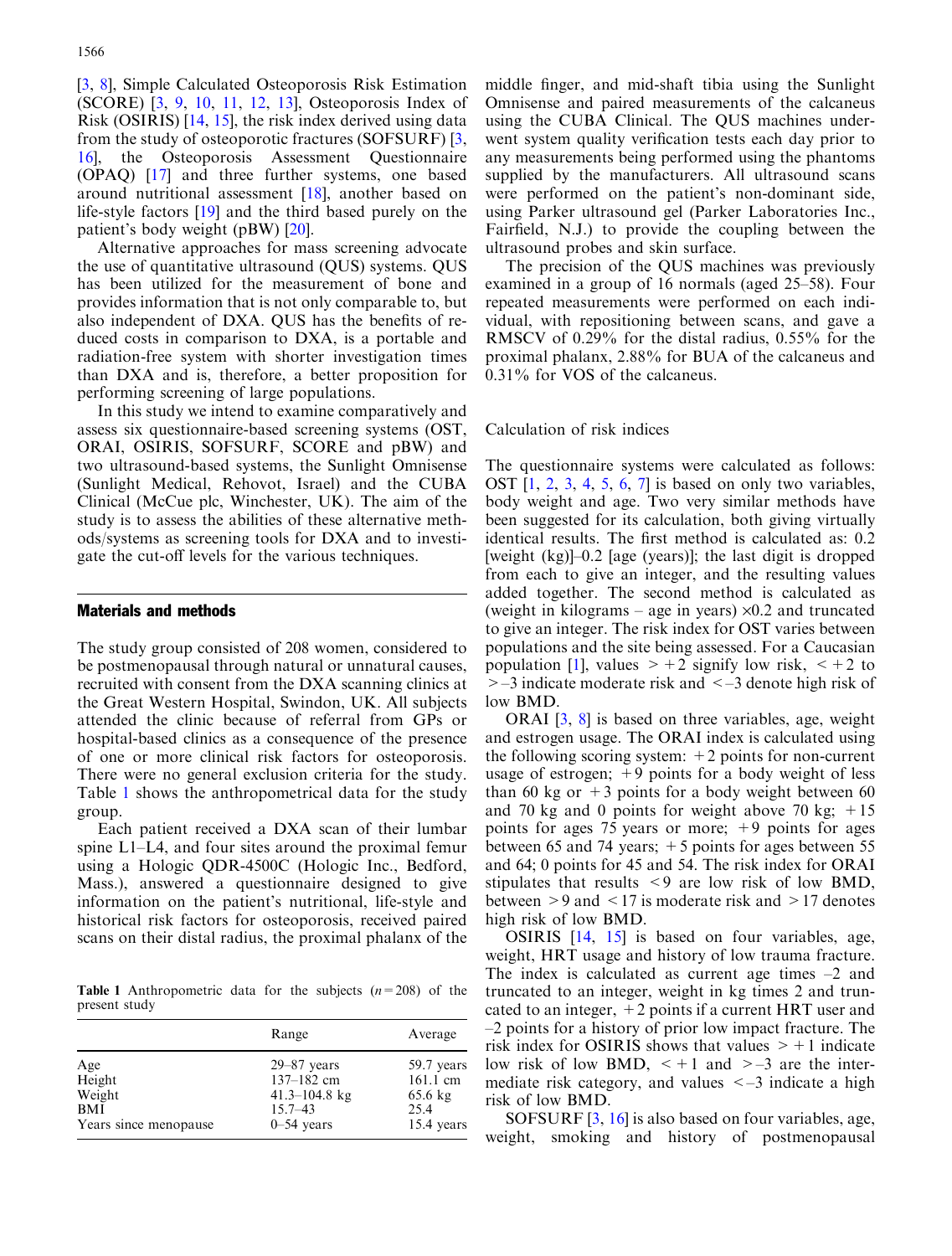fracture. The index is calculated as  $+0.2$  points for every year over 65 years of age and –0.2 points for every year under 65 years of age;  $+3$  points for weight below 130 lb (59 kg) and  $+1$  point for weight between 130 lb (59 kg) and 150 lb (68 kg);  $+1$  point for a current smoker and  $+1$  point for a history of post-menopausal fracture. The risk index for SOFSURF shows that values  $\leq 0$  indicate a low risk of low BMD;  $\geq 0$  and  $\leq +4$ indicate an intermediate risk of low BMD, with values  $> +4$  denoting those at high risk of low BMD.

SCORE [\[3](#page-9-0), [9,](#page-9-0) [10](#page-9-0), [11](#page-9-0), [12,](#page-9-0) [13](#page-9-0)] uses six variables, race, rheumatoid arthritis, history of non-traumatic fracture, HRT usage, age and weight. The index is calculated as  $+5$  points for a race other than Black,  $+4$  points for rheumatoid arthritis sufferers,  $+4$  points for non-traumatic fractures (wrist, hip and rib) over the age of 45, up to a total of 12 points;  $+1$  if never used HRT, 3 times the first digit of the patients age, and  $-1$  times the patients weight in pounds divided by ten and truncated to an integer. The risk index for SCORE based on a Caucasian population uses values  $\leq$  +7 to indicate low risk.  $>$  + 7 and  $<$  + 15 to show moderate risk and  $>$  + 15 to denote high risk of low BMD.

pBW [\[20](#page-9-0)] relies on one variable, weight (kg). The recommended cut-off value is 70 kg, with women below 70 kg in weight being considered to be at risk of osteoporosis. The risk index states that  $pBW > 70$  kg indicates a low risk, between 57 kg and 70 kg a moderate risk and below 57 kg a high risk of the patient having low BMD.

## Correlations

The correlations between the measurement sites were calculated using Minitab Statistical Software Release v.13.31.

#### Sensitivity and specificity calculation

Previous papers [[21](#page-9-0), [22,](#page-9-0) [23,](#page-10-0) [24](#page-10-0)] have reported the correct method for calculation of factors that allow for the comparison of the diagnostic ability of different techniques, in particular the sensitivity and specificity of a technique. The calculations are based around a  $2\times 2$  table as shown in Table 2. The sensitivity is a measure of how good a test is at picking up people who have the condition. The specificity is a measure of how well a test correctly excludes people without the condition. The positive and negative predictive values are measures of probability, with the positive referring to the probability of the individual having the condition if they test positive, and the negative to the probability of an individual not having a condition, should they test negative.

Three levels were assessed using the DXA T-scores: a T-score of  $-2.5$ , which denotes confirmed osteoporosis, a T-score of  $-2$  and a T-score of  $-1$ , below which patients are considered to be osteopenic, but including the osteoporotic patients. The DXA results for the lumbar spine and the total hip were combined, so that a patient showing a T-score of  $-2.5$  or below at only one of the two sites was classified osteoporotic, even if the other site was diagnosed as normal. A population-specific database was not used for calculation of the T-scores; all T-scores were computed using the databases supplied with the systems.

Different levels were then assessed using the diagnostic tools (questionnaires and QUS) to gain a range of sensitivity values with a corresponding specificity value. Using SigmaPlot version 8.0, the results were plotted as sensitivity vs. 1-specificity. This supplied a range of receiver operator characteristic curves (ROC), from which the area under the curve (AUC) could then be calculated.

## Cut-off points

The purpose of a screening tool is to select correctly those patients that have, or are at risk of having, low BMD and to exclude those patients who are subsequently found to have normal BMD levels. The optimum screening tool would provide a cut-off point that could be used to provide the correct diagnosis of every individual's bone status and provide no false positives or false negatives. It is therefore important that a point be selected above which patients are considered to be normal, and below which they are deemed to need a further investigation. Previous studies performing validation [\[2](#page-9-0), [8](#page-9-0)] of screening tools have used cut-offs, which supply a sensitivity of 90%, regardless of the specificity, to ensure that the percentage of patients with low BMD correctly selected is high. In addition to this method of cut-off selection, the best balance between the sensitivity and specificity was investigated. By combining the sensitivity

Table 2 Combination table of outcomes of alternative diagnostic test results with respect to the DXA outcome

| Diagnostic tool test result | DXA test result                                        |                                                        |                                               |
|-----------------------------|--------------------------------------------------------|--------------------------------------------------------|-----------------------------------------------|
|                             | Positive                                               | Negative                                               |                                               |
| Positive<br>Negative        | True positive (TP)<br>False negative (FN)<br>$TP + FN$ | False positive (FP)<br>True negative (TN)<br>$FP + TN$ | $TP + FP$<br>$FN + TN$<br>$TP + FN + FP + TN$ |

Sensitivity: TP/(TP + FN). Specificity: TN/(FP + TN); +ve predictive value: TP/(TP + FP); -ve predictive value: TN/(FN + TN)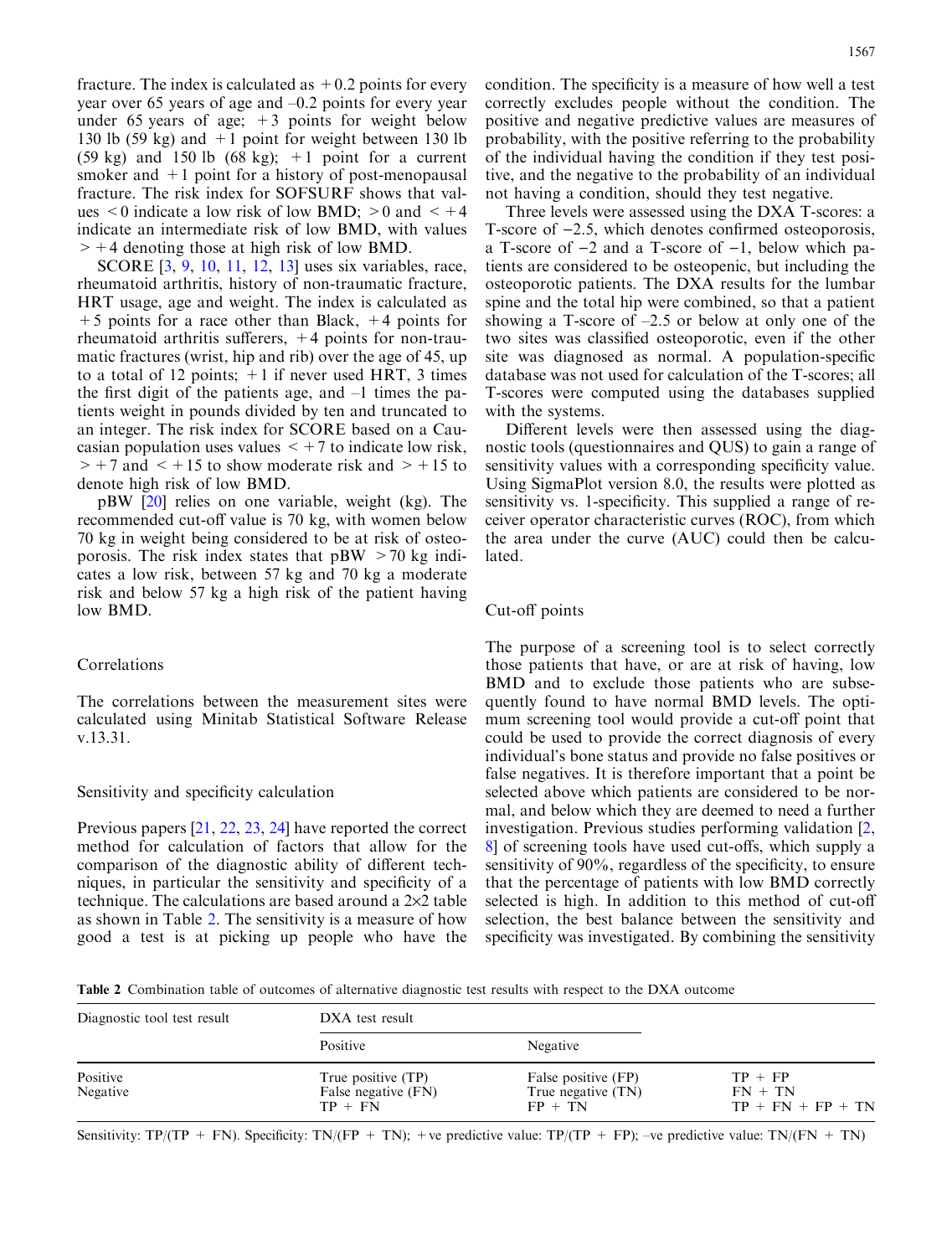and specificity scores, a value was supplied that varied between cut-off levels, and the highest combined value was used as the cut-off level.

## Results

Of the 208 women included in this study, the T-scores from DXA scans classified  $21.6\%$  (45) of the patients as being osteoporotic at the lumbar spine or hip, 47.6% (99) as being osteopenic and 30.8% (64) of the patients as being of normal bone density.

Table 3 shows the correlations between the different questionnaires, QUS techniques and DXA. The CUBA Clinical displayed the best correlation, in relation to DXA at the lumbar spine  $(r=0.568)$ , with OSIRIS correlating best with the total hip  $(r=0.658)$ . The Sunlight Omnisense correlated poorly with the DXA results  $(r=0.127-0.340)$ , having correlations below those for the two questionnaire systems  $(r = -0.417 - 0.658)$ , also below the two CUBA Clinical measures: BUA and VOS  $(r=0.473-0.650)$  and only comparable to pBW  $(r=0.33-0.492)$ . The mid-shaft tibia result was non-significant in five out of nine cases and marginal in one of the rest. This is neither surprising nor disappointing as this index/measurement method has not yet obtained FDA approval and is not recommended for clinical use. In all but a few cases the correlations showed a high level of statistical significance, with P-values generally  $\leq 0.001$ .

Analysis of the AUC for the ROC curves as shown in Fig. 1 [allows for comparisons between techniques, with](#page-4-0) [the larger AUC value indicating a greater clinical utility.](#page-4-0) The results in Table 4 [show BUA at the calcaneus to](#page-5-0) [provide consistently the highest AUC \(0.77–0.81\), al](#page-5-0)though the VOS of the calcaneus  $(AUC=0.72-0.76)$  is [outperformed by some of the questionnaire systems](#page-5-0)  $(AUC=0.66-0.79)$ . Both questionnaire systems and the [CUBA Clinical outperform the Sunlight Omnisense](#page-5-0)  $(AUC=0.58-0.7)$ , which only showed comparable performance with pBW ( $AUC=0.65-0.69$ ).

Tables 5 and 6 [show the potential cut-off values for](#page-7-0) [the different techniques and their associated sensitivity,](#page-7-0) [specificity, positive and negative predictive values, and](#page-7-0) [percentage of incorrectly diagnosed patients. The sensi](#page-7-0)[tivity and specificity method incorrectly diagnoses a](#page-7-0) [smaller percentage of the overall group in comparison to](#page-7-0) [the 90% sensitivity method. The positive and negative](#page-7-0) [predictive values provide important information on the](#page-7-0) [techniques' abilities, with techniques providing proba](#page-7-0)[bilities of over 0.9 for both exclusion of patients because](#page-7-0) [of negative test results and correct diagnosis of sufferers](#page-7-0) [because of positive test results, depending on the DXA](#page-7-0) [cut-off level assessed.](#page-7-0)

An effort was also made to explore the potential of using these QUS systems and questionnaires in combination. We performed stepwise regression analysis to predict the minimum of the two T-scores for hip and spine (worst case scenario) by using the raw data output

|                                                                                                       | Table 3 Correlation coefficients of the various T-score results of the various physical (DXA, QUS) and empirical (questionnaire) methods                                                                |                                                                                                                                                                                       |                                                                                                                                                                                                                                                                                                 |                                                                                               |                                                                                                                                                                            |                                                                                                                    |                                                                                                             |                                              |                                                                                                                                                                                                             |                                               |                                          |                  |                       |
|-------------------------------------------------------------------------------------------------------|---------------------------------------------------------------------------------------------------------------------------------------------------------------------------------------------------------|---------------------------------------------------------------------------------------------------------------------------------------------------------------------------------------|-------------------------------------------------------------------------------------------------------------------------------------------------------------------------------------------------------------------------------------------------------------------------------------------------|-----------------------------------------------------------------------------------------------|----------------------------------------------------------------------------------------------------------------------------------------------------------------------------|--------------------------------------------------------------------------------------------------------------------|-------------------------------------------------------------------------------------------------------------|----------------------------------------------|-------------------------------------------------------------------------------------------------------------------------------------------------------------------------------------------------------------|-----------------------------------------------|------------------------------------------|------------------|-----------------------|
|                                                                                                       |                                                                                                                                                                                                         | Weight                                                                                                                                                                                | SOFSURF                                                                                                                                                                                                                                                                                         | SCORE                                                                                         | CST                                                                                                                                                                        | <b>OSIRIS</b>                                                                                                      | <b>ORAI</b>                                                                                                 | radius<br>Distal                             | Proximal<br>phalanx                                                                                                                                                                                         | Mid-shaft<br>tibia                            | calcaneus<br><b>BUA</b>                  | calcaneus<br>VOS | $L1-L4$<br><b>BMD</b> |
| puestionnaires SOFSURF<br><b>QDR4500C</b><br>ommsense<br>unlight<br>Hologic<br><b>linical</b><br>CUBA | Proximal phalanx<br><b>BUA</b> calcaneus<br>Mid-shaft tibia<br><b>BMD</b> total hip<br><b>VOS</b> calcaneus<br>Distal radius<br>BMD L1-L4<br><b>SCORE</b><br><b>OSIRIS</b><br><b>DRAI</b><br><b>DST</b> | $-0.536, 0.000$ 0.897, 0.000<br>0.000 1.774, 0.000<br>$-0.469, 0.000$<br>0.000 1.492, 0.000<br>0.233, 0.001<br>0.000, 0.330, 0.000<br>0.112, 0.113<br>0.220, 0.001<br>$-0.460, 0.000$ | $-0.666, 0.000$ $-0.904, 0.000$ $-0.927, 0.000$ $0.945, 0.000$<br>0.880, 0.000 0.778, 0.000<br>$-0.574, 0.000 - 0$<br>$-0.590, 0.000$<br>$-0.00000$ $-0.88$ , 0.689 $-0.00000$<br>$-0.599, 0.000 - 0$<br>$-0.474, 0.000$<br>$-0.463, 0.000$<br>$-0.087, 0.219 -0.143, 0.042$<br>$-0.883, 0.000$ | .460, 0.000<br>.560, 0.000<br>$-0.453, 0.000$<br>.558, 0.000<br>$-0.157, 0.025$<br>878, 0.000 | $-0.819, 0.000 -0.839, 0.000$<br>0.400, 0.000<br>0.451, 0.000<br>.598, 0.000 0.633, 0.000<br>0.515, 0.000<br>0.512, 0.000<br>$0.391, 0.000$ $0.299, 0.000$<br>0.092, 0.191 | 0.000 1457,<br>0.508, 0.000<br>0.000 1.543,<br>1.136, 0.053<br>0.594, 0.000<br>0.000, 0.379, 0.000<br>0.658, 0.000 | $-0.479, 0.000$<br>$-0.417, 0.000$<br>$-0.558, 0.000$<br>0.132, 0.060<br>$-0.507, 0.000$<br>$-0.402, 0.000$ | 0.262, 0.000<br>0.362, 0.000<br>0.485, 0.000 | $0.275, 0.000$ $0.340, 0.000$ $0.127, 0.070$ $0.650, 0.000$ $0.519, 0.000$ $0.717, 0.000$<br>0.383, 0.000<br>$-0.367, 0.000$ $0.312, 0.000$ $0.323, 0.000$<br>$0.295, 0.000$ $0.318, 0.000$<br>0.183, 0.009 | $0.294, 0.000$ $0.792, 0.000$<br>0.244, 0.000 | $0.225, 0.001$ 0.568, 0.000 0.473, 0.000 |                  |                       |
|                                                                                                       |                                                                                                                                                                                                         |                                                                                                                                                                                       |                                                                                                                                                                                                                                                                                                 |                                                                                               |                                                                                                                                                                            |                                                                                                                    |                                                                                                             |                                              |                                                                                                                                                                                                             |                                               |                                          |                  |                       |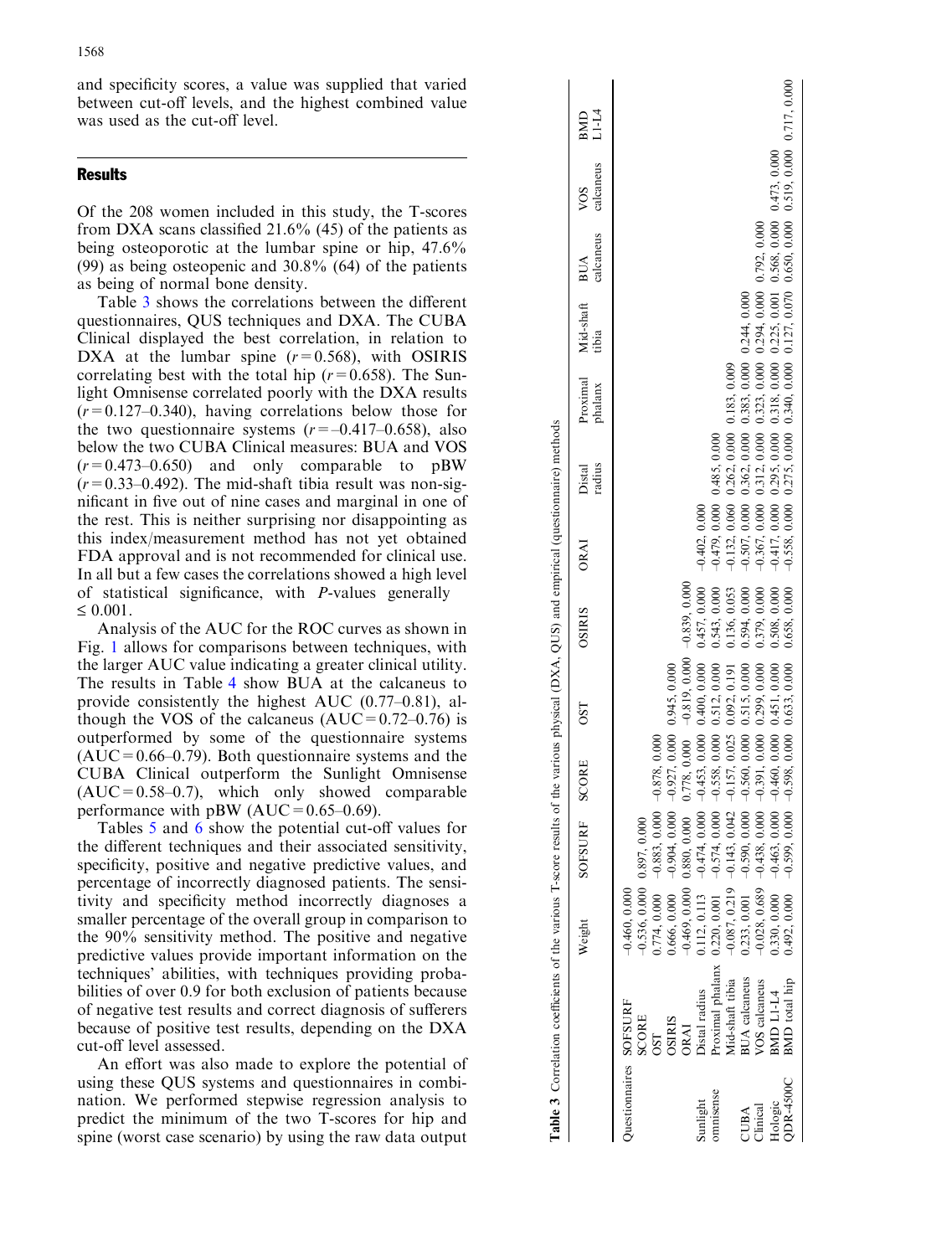<span id="page-4-0"></span>

Fig. 1 ROC curves for the questionnaire and QUS systems in comparison to combined T hip and L1-L4 spine DXA. A Prediction of combined DXA T-score  $-2.5$ . B Prediction of combined DXA T-score –2. C Prediction of combined DXA T-score –1

of the QUS systems and questionnaires. We considered three likely situations: (1) clinicians who possess no instruments and would be able to only apply questionnaires (with knowledge of weight and age of course), (2) a case where one possesses the instruments, but chooses not to use the questionnaires and (3) the case where both QUS scanners and questionnaires are available for full use by the clinician. The results of the best stepwise regression are shown in Table [7. In this analysis, the use](#page-8-0) [of scanners was shown to be more effective than the use](#page-8-0) [of questionnaires. Taking account of questionnaire val](#page-8-0)[ues in addition to QUS scanner values only improved](#page-8-0) [the](#page-8-0) [R](#page-8-0)<sup>2</sup> [of](#page-8-0) the [relationship](#page-8-0) [marginally](#page-8-0) [from](#page-8-0)  $R^2 = 44.6$  to 46.8. Fig. 2 [depicts graphically the result for the cases of](#page-8-0) [predictive equations 1 and 10 \(Table](#page-8-0) 7).

#### **Discussion**

This study comparatively examined and assessed six questionnaire-based screening systems (OST, ORAI, OSIRIS, SOFSURF, SCORE and pBW) and two ultrasound based systems (Sunlight Omnisense, CUBA Clinical) as potential screening tools for DXA. The study assessed the abilities of these alternative methods/ systems and investigated the cut-off levels for the various techniques. The aim was not necessarily to replace DXA, but to explore various strategies and approaches by which the demand on DXA services could be reduced by, for instance, screening large sections of the population for the exclusion of individuals who upon DXA examination would have shown themselves as normal.

The decision to investigate the systems in comparison to low DXA, rather than fracture risk, was due to the nature of the DXA clinics from which the subjects were recruited. The DXA clinic aimed to supply a T-score value that would enable a clinician to assess potential courses of medical treatment or the cessation of currently undertaken treatments. Our approach reflected current recommendation standards for clinical practice as outlined in the official positions of the International Society of Clinical Densitometry [[25\]](#page-10-0). The alternative method would be to supply a parameter related to risk of fracture or the probability of fracture. The outputs are essentially only numerically different, the basic essence of the course of action or the implications for having, or being likely to have, a future fracture are basically very similar.

One factor that may influence the robustness of the conclusions and results is the make up of the cohort of subjects that participates in a study. Our volunteers showed that they were either osteoporotic or osteopenic (judged by DXA) at 69% of the total. This percentage was higher than would be found if a database like cross section of the population had been recruited. Our intention, however, was not to seek specifically normals, but to apply our methodology and approach to the most relevant cross section of subjects. Hence, volunteers were recruited from a DXA scanning clinic, where all patients were referred because of the presence of at least one risk factor.

Only one previous study [\[5](#page-9-0)] has provided any correlation between a questionnaire system and DXA, and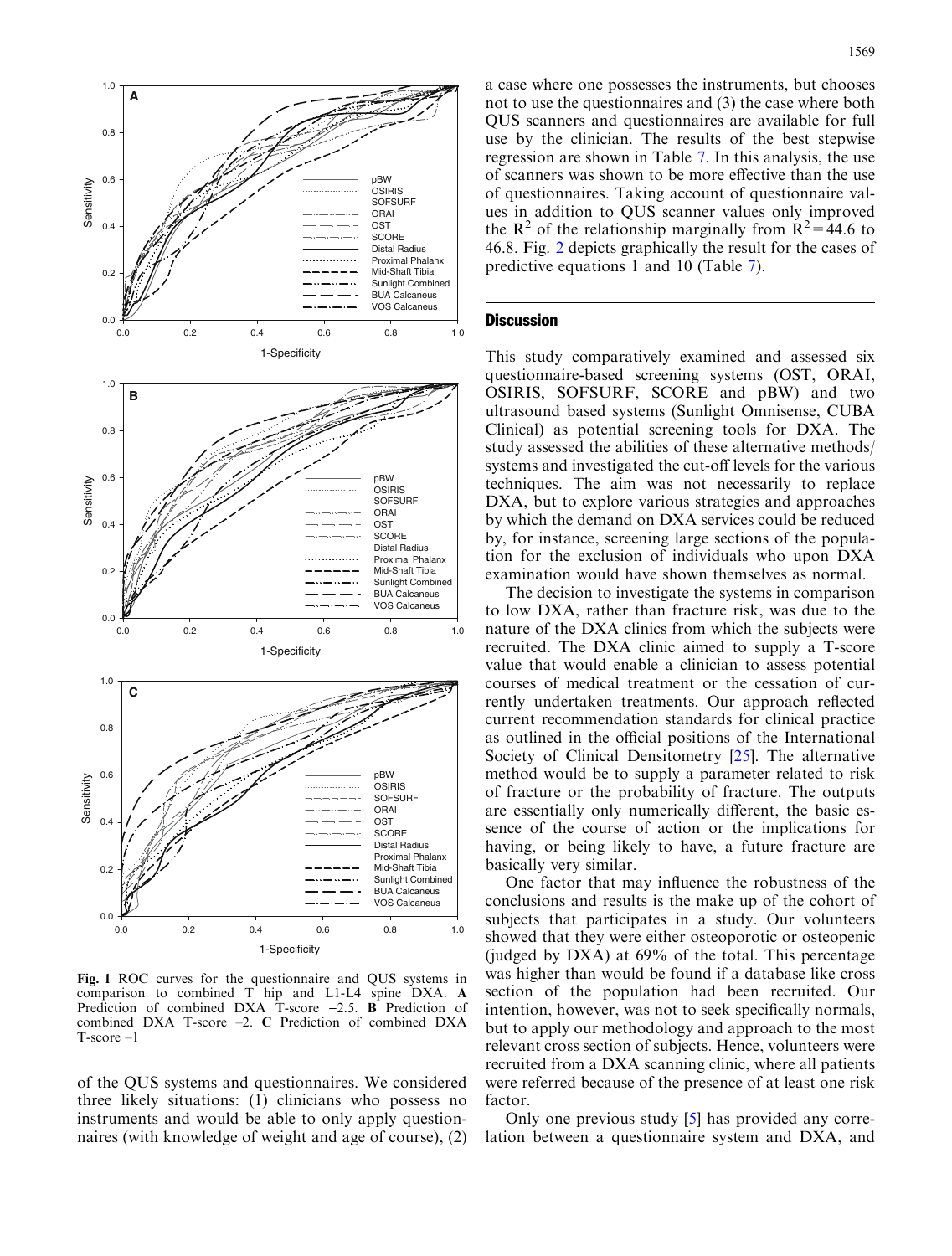comparison of the different techniques' clinical accuracy for the prediction of DXA. The provided 95% CI also allow for a fast visual inspection for statistical differences

<span id="page-5-0"></span>

| Investigation        | <b>AUC</b><br>DXA T-score $-2.5$ | 95% CI          | <b>AUC</b><br>DXA T-score $-2$ | 95% CI          | <b>AUC</b><br>$DXA$ T-score $-1$ | 95% CI          |
|----------------------|----------------------------------|-----------------|--------------------------------|-----------------|----------------------------------|-----------------|
| <b>OSIRIS</b>        | 0.747                            | $0.805 - 0.702$ | 0.788                          | $0.813 - 0.788$ | 0.773                            | $0.758 - 0.800$ |
| <b>SOFSURF</b>       | 0.717                            | $0.777 - 0.670$ | 0.754                          | $0.773 - 0.746$ | 0.756                            | $0.739 - 0.785$ |
| ORAI                 | 0.664                            | $0.739 - 0.595$ | 0.703                          | $0.733 - 0.679$ | 0.718                            | $0.704 - 0.742$ |
| <b>OST</b>           | 0.716                            | $0.775 - 0.669$ | 0.746                          | $0.767 - 0.737$ | 0.740                            | $0.717 - 0.775$ |
| <b>SCORE</b>         | 0.720                            | $0.779 - 0.674$ | 0.751                          | $0.772 - 0.743$ | 0.764                            | $0.741 - 0.796$ |
| Distal radius        | 0.676                            | $0.731 - 0.628$ | 0.651                          | $0.670 - 0.640$ | 0.624                            | $0.593 - 0.659$ |
| Proximal phalanx     | 0.678                            | $0.737 - 0.629$ | 0.657                          | $0.685 - 0.639$ | 0.652                            | $0.630 - 0.685$ |
| Mid-shaft tibia      | 0.582                            | $0.645 - 0.521$ | 0.578                          | $0.606 - 0.553$ | 0.600                            | $0.580 - 0.622$ |
| Sunlight combined    | 0.698                            | $0.751 - 0.654$ | 0.661                          | $0.679 - 0.650$ | 0.643                            | $0.614 - 0.678$ |
| <b>BUA</b> calcaneus | 0.766                            | $0.805 - 0.743$ | 0.794                          | $0.825 - 0.776$ | 0.808                            | $0.814 - 0.817$ |
| VOS calcaneus        | 0.723                            | $0.781 - 0.676$ | 0.760                          | $0.793 - 0.739$ | 0.717                            | $0.720 - 0.724$ |
| pBW                  | 0.655                            | $0.708 - 0.607$ | 0.684                          | $0.707 - 0.667$ | 0.687                            | $0.660 - 0.717$ |

this showed moderate correlation coefficients between OST and BMD of the femoral neck and lumbar spine of 0.62 and 0.49, respectively  $(P<0.0001)$ . In the present study the correlation between OST and BMD was closely comparable to this with 0.633 and 0.451 for total hip and lumbar spine, respectively.

Overall, there were excellent  $(r=0.95)$  to moderate  $(r=0.46)$  correlations seen between the various questionnaires. The variability may, to a certain degree, have been due to the method of questionnaire data collection whereby questionnaires relied on patient's self-reported data. Bearing in mind that the various questionnaire systems follow different designs and philosophies of approach (focusing on different risk factors) and that their implementation also differs considerably may explain the variability of performance between them. In correlation to DXA, questionnaires performed less effectively  $(r=0.417-0.658)$ , but this is to no extent disappointing, and if anything considering that the population had a bias to the lower BMD end of the population and that the questionnaires were not designed to be replacement measurements for BMD but an indicator of a patient's bone status, it is very encouraging.

The results for the CUBA Clinical and Sunlight Omnisense within this study showed close comparison with those of the previous studies. Correlations between measurement sites using the ultrasound are affected by the physical principle of the ultrasound application and the kind of bone matrix that is scanned (cortical or cancellous). Hence the CUBA Clinical, which assesses a load-bearing cancellous bone site that matches the make up and loading of the hip and spine, correlates better with the axial skeleton. The correlations from this study of  $(r=0.473-0.650)$  for BUA and VOS were in close agreement with previous studies  $(r=0.20-0.64)$  [\[26](#page-10-0), [27](#page-10-0), [28](#page-10-0), [29](#page-10-0), [30,](#page-10-0) [31](#page-10-0)], being higher than the correlations for the Sunlight Omnisense in both this study  $(r=0.127-0.340)$ and previous studies  $\begin{bmatrix} 32 & 33 \end{bmatrix}$  ( $r=0.21-0.48$ ). The moderate correlations for the CUBA Clinical can be further explained; the attenuation and velocity of an

ultrasound pulse will be affected by the structure of the material it is passing through [[34](#page-10-0)], with strong and complex trabecular structure affecting the ultrasound in different ways in fragile and broken trabeculae, a factor not taken into consideration by the measurement of density alone.

Calculation of the AUC showed BUA of the calcaneus to have the highest value for each DXA cut-off level. The questionnaire systems and VOS of the calcaneus obtained the next highest values with the Sunlight Omnisense, and pBW had the lowest values. The AUC values for the questionnaire systems ranged from 0.66– 0.75 for osteoporosis (T-score  $-2.5$ ), within the range (0.594–0.87) of previous studies [[4,](#page-9-0) [5](#page-9-0), [6,](#page-9-0) [7](#page-9-0), [8,](#page-9-0) [9](#page-9-0), [10,](#page-9-0) [11](#page-9-0), [12](#page-9-0), [13,](#page-9-0) [14](#page-9-0)]. At a DXA T-score of –2, the results from this study were lower than previous studies.

The AUC results showed that the CUBA Clinical, measuring both BUA and VOS, demonstrated a better diagnostic ability in comparison to the Sunlight Omnisense. Previous studies  $[30, 35]$  $[30, 35]$  $[30, 35]$  $[30, 35]$  $[30, 35]$  looking at the AUC for the CUBA Clinical prediction of osteoporosis at the hip and spine achieved AUC of 0.72–0.856 and 0.75–0.816 for BUA, and 0.68–0.871 and 0.72–0.820 for VOS, respectively. The results from the present study are in agreement with these previous results for the CUBA Clinical, and also with other calcaneal devices, which ranged from 0.64–0.888 for BUA and 0.68–0.871 for VOS [[35,](#page-10-0) [36,](#page-10-0) [37](#page-10-0), [38](#page-10-0), [39](#page-10-0)], depending on the measurement site and device.

J. Damilakis et al. [[40\]](#page-10-0) reported AUC for the phalanx of 0.709, which was slightly higher than achieved here, and for the radius 0.659, which was slightly lower than in the present study. However, both results were within the same range.

The AUC for the different techniques also supplied information on the diagnostic accuracy of the different technique. J. Swets [[24\]](#page-10-0) supplied different areas in terms of their diagnostic accuracy with AUC between 0.50– 0.70 representing low accuracy, between 0.70–0.90 showing moderate diagnostic accuracy and any technique showing an AUC of greater the 0.90 considered to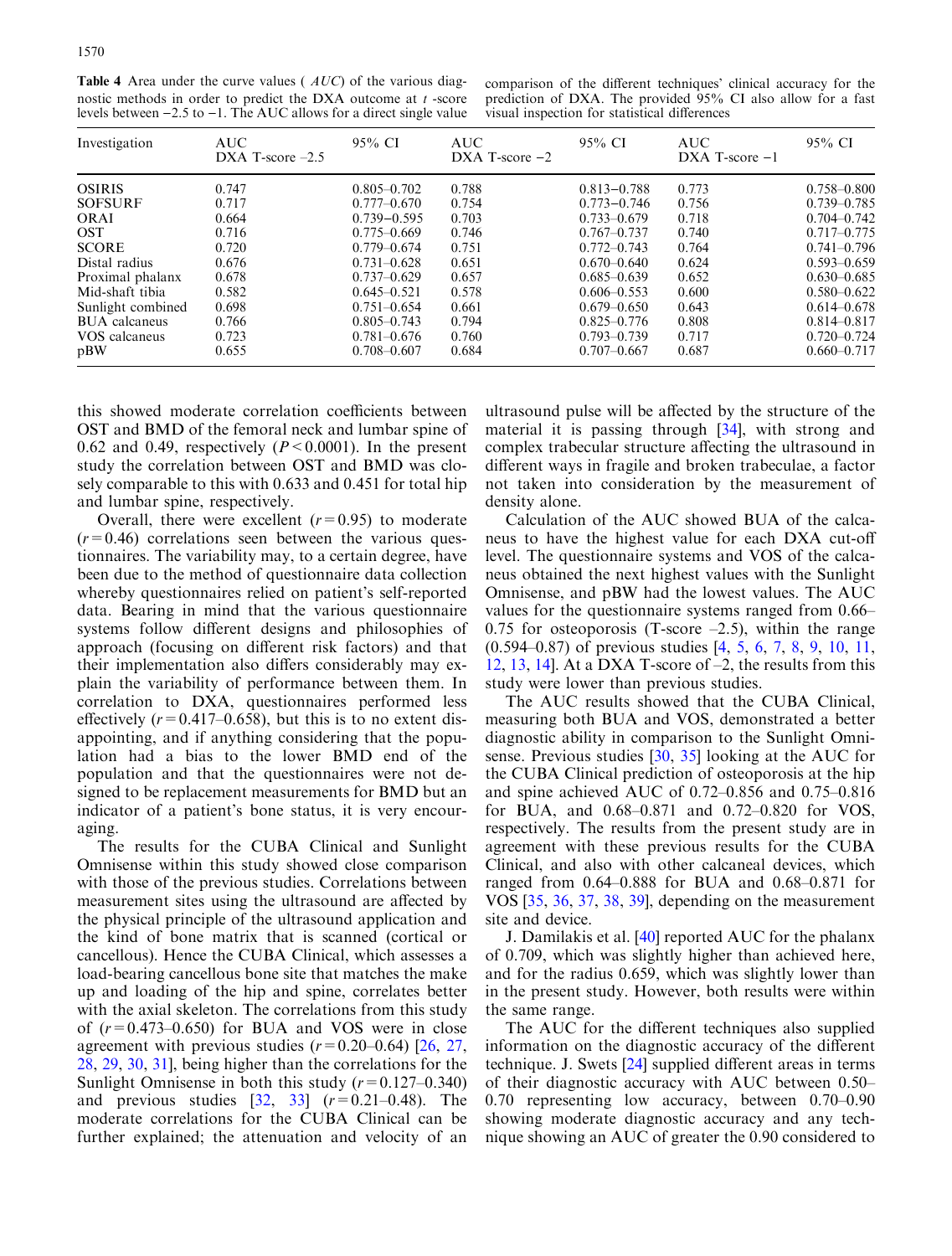|                      | Table 5 The suggested cut-off points that allow for the best | sensitivity and specificity balance                   |                       |                |                          |                                             |                                                                            |
|----------------------|--------------------------------------------------------------|-------------------------------------------------------|-----------------------|----------------|--------------------------|---------------------------------------------|----------------------------------------------------------------------------|
| Site                 | Combined DXA<br>cut-off level                                | specificity<br>$^{+}$<br>cut-off value<br>Sensitivity | Sensitivity           | Specificity    | + ve predictive<br>value | -ve predictive<br>value                     | Æ<br>$^{+}$<br>$\%$ of group (total FN $+$                                 |
| <b>OSIRIS</b>        | S                                                            |                                                       |                       | 0.73           |                          |                                             |                                                                            |
| SOFSURF              | $\ddot{\Omega}$                                              |                                                       |                       | 0.67           | 0.38                     | $\begin{array}{c} 0.89 \\ 0.89 \end{array}$ | 27.9% (58)<br>32.2% (67)                                                   |
| ORAI                 | $-2.5$                                                       | ュ                                                     |                       |                | 0.48                     |                                             |                                                                            |
| <b>CST</b>           | 2.5                                                          |                                                       |                       |                |                          |                                             |                                                                            |
| SCORE                | 2.5                                                          | $\overline{c}$                                        |                       |                |                          |                                             |                                                                            |
| Distal radius        | $-2.5$                                                       | $-0.5$                                                |                       |                | 00008                    |                                             |                                                                            |
| Proximal phalanx     | $-2.5$                                                       | $-0.5$                                                |                       |                |                          |                                             |                                                                            |
| Mid-shaft tibia      |                                                              | $-0.5$                                                |                       |                |                          |                                             |                                                                            |
| Sun combined         | 7.5999                                                       | $-1.5$<br>$-1.5$<br>$-5.5$                            |                       |                |                          |                                             |                                                                            |
| <b>BUA</b> calcaneus |                                                              |                                                       |                       |                |                          |                                             |                                                                            |
| VOS calcaneus        |                                                              |                                                       |                       |                |                          |                                             |                                                                            |
| Weight               |                                                              | 60kg                                                  |                       |                |                          |                                             |                                                                            |
| <b>OSIRIS</b>        | $-2.5$                                                       |                                                       |                       |                |                          |                                             |                                                                            |
| SOFSURF              | $\gamma$                                                     |                                                       |                       |                |                          |                                             |                                                                            |
| ORAI                 | $\gamma$                                                     | $\overline{10}$                                       |                       |                |                          |                                             |                                                                            |
| <b>OST</b>           | $\gamma$                                                     |                                                       |                       |                |                          |                                             |                                                                            |
| SCORE                | $\gamma$                                                     |                                                       |                       |                |                          |                                             |                                                                            |
| Distal radius        | Ņ                                                            | $-9.5$                                                |                       |                |                          |                                             |                                                                            |
| Proximal phalanx     | $\mathcal{C}$                                                |                                                       |                       |                |                          |                                             |                                                                            |
| Mid-shaft tibia      | $\tilde{c}$                                                  | $-1.5$                                                |                       |                |                          |                                             |                                                                            |
| Sun combined         | $\gamma$                                                     | $-1.5$                                                |                       |                |                          |                                             |                                                                            |
| <b>BUA</b> calcaneus | $\tilde{c}$                                                  | $\gamma$                                              |                       |                |                          |                                             |                                                                            |
| VOS calcaneus        | $\gamma$                                                     | $-3.5$                                                |                       |                |                          |                                             |                                                                            |
| Weight               |                                                              | 55kg                                                  |                       |                |                          |                                             |                                                                            |
| <b>OSIRIS</b>        | $\mathbf{I}$                                                 |                                                       |                       |                |                          |                                             |                                                                            |
| SOFSURF              |                                                              |                                                       |                       |                |                          |                                             |                                                                            |
| <b>ORAI</b>          |                                                              | $\infty$ $\sim$                                       |                       |                |                          |                                             |                                                                            |
| <b>OST</b>           |                                                              |                                                       |                       |                |                          |                                             |                                                                            |
| SCORE                |                                                              | $\infty$                                              |                       |                |                          |                                             |                                                                            |
| Distal radius        |                                                              | $-0.5$                                                |                       |                |                          |                                             | $\begin{array}{c} 35.1\% \ (73 \\ 37\% \ (77) \\ 42.3\% \ (88 \end{array}$ |
| Proximal phalanx     |                                                              | Ć                                                     |                       |                |                          |                                             | (88)                                                                       |
| Mid-shaft tibia      |                                                              | Ċ.                                                    |                       | 0.93           |                          |                                             | $\frac{1}{10}$<br>52.9%                                                    |
| Sun combined         | $\overline{\phantom{a}}$                                     | $-1.5$                                                |                       | 0.77           | 0.84                     | 0.39                                        | $\overline{81}$                                                            |
| <b>BUA</b> calcaneus | $\overline{1}$                                               | $\gamma$                                              | 5365<br>0.565<br>0.51 | $0.92$<br>0.72 | 0.94                     | 0.48                                        | (69)                                                                       |
| VOS calcaneus        |                                                              | $\gamma$                                              |                       |                | 0.82                     | 0.45                                        |                                                                            |
| Weight               |                                                              | $65 \text{ kg}$                                       |                       | 0.55           |                          | 6.46                                        | 34.1%                                                                      |
|                      |                                                              |                                                       |                       |                |                          |                                             |                                                                            |

1571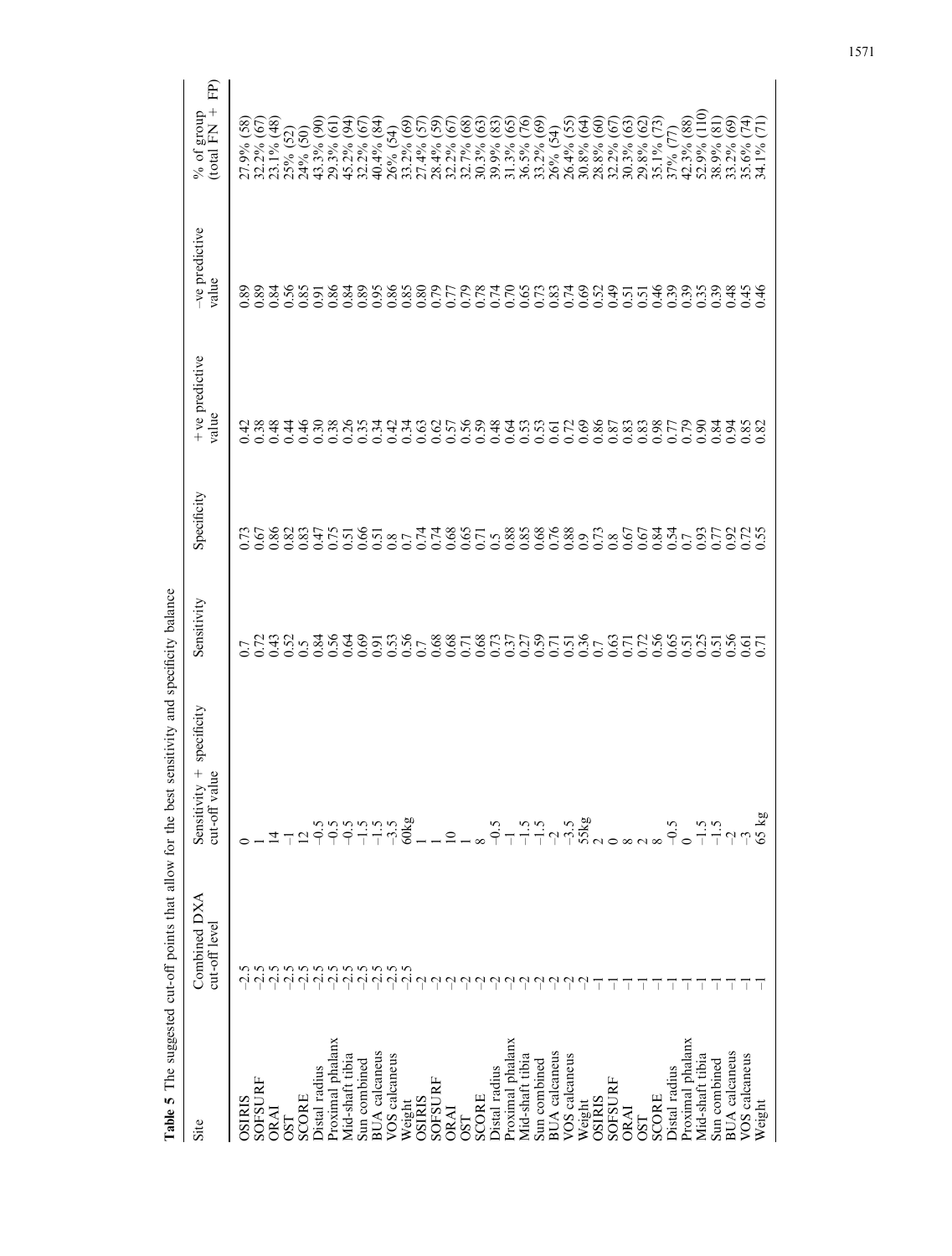<span id="page-7-0"></span>

|                      | Table 6 The suggested cut-off points that allow for a guaranteed 90% sensitivity level |                                                          |                                                    |                                                                                                                                                                                                                                                                                                     |                          |                         |                                                             |
|----------------------|----------------------------------------------------------------------------------------|----------------------------------------------------------|----------------------------------------------------|-----------------------------------------------------------------------------------------------------------------------------------------------------------------------------------------------------------------------------------------------------------------------------------------------------|--------------------------|-------------------------|-------------------------------------------------------------|
| Site                 | Combined DXA<br>cut-off level                                                          | 90% sensitivity<br>$\text{cut-off}$                      | Sensitivity                                        | Specificity                                                                                                                                                                                                                                                                                         | + ve predictive<br>value | -ve predictive<br>value | FP)<br>$\%$ of group total FN $+$                           |
| <b>OSIRIS</b>        |                                                                                        |                                                          |                                                    |                                                                                                                                                                                                                                                                                                     | 0.26                     |                         | (128)<br>61.5%                                              |
| SOFSURF              | -2.5<br>-2.5                                                                           |                                                          | 858553<br>000000                                   |                                                                                                                                                                                                                                                                                                     | 0.25                     |                         | 63% (131)                                                   |
| ORAI                 | $-2.5$                                                                                 |                                                          |                                                    |                                                                                                                                                                                                                                                                                                     | 0.22<br>0.28             |                         | (155)<br>74.5% (                                            |
| <b>CST</b>           |                                                                                        |                                                          |                                                    |                                                                                                                                                                                                                                                                                                     |                          |                         |                                                             |
| SCORE                |                                                                                        |                                                          |                                                    | 0.26                                                                                                                                                                                                                                                                                                | 0.26                     |                         | 123<br>59.1%                                                |
| Distal radius        | $-2.5$                                                                                 |                                                          |                                                    |                                                                                                                                                                                                                                                                                                     | 0.22                     |                         | 142<br>68.3%                                                |
| Proximal phalanx     | $-2.5$                                                                                 |                                                          |                                                    | 0.15                                                                                                                                                                                                                                                                                                | 0.23                     |                         | $\frac{141}{2}$<br>$67.8%$<br>$70.2%$<br>$57.7%$<br>$40.4%$ |
| Mid-shaft tibia      |                                                                                        |                                                          |                                                    |                                                                                                                                                                                                                                                                                                     | 0.225                    |                         | $\frac{146}{120}$                                           |
| Sun combined         | 7.5                                                                                    | $1.25$<br>$-1.5$<br>$-1.5$<br>$-1.5$<br>$-1.5$<br>$-1.5$ |                                                    | 0.24                                                                                                                                                                                                                                                                                                |                          |                         |                                                             |
| <b>BUA</b> calcaneus |                                                                                        |                                                          |                                                    | $0.51$<br>$0.35$                                                                                                                                                                                                                                                                                    | $0.34$<br>$0.28$         |                         | (84)                                                        |
| VOS calcaneus        | $-2.5$                                                                                 |                                                          |                                                    |                                                                                                                                                                                                                                                                                                     |                          |                         | $\overline{110}$                                            |
| Weight               |                                                                                        |                                                          |                                                    |                                                                                                                                                                                                                                                                                                     | 0.24                     |                         | $\overline{141}$                                            |
| <b>OSIRIS</b>        |                                                                                        |                                                          |                                                    | 0.41                                                                                                                                                                                                                                                                                                |                          |                         | (83)                                                        |
| SOFSURF              | $\frac{5}{11}$                                                                         |                                                          |                                                    | 0.27                                                                                                                                                                                                                                                                                                | $0.46$<br>$0.39$         |                         | 56)<br>$52.9%$<br>$67.8%$<br>$67.8%$<br>$46.6%$<br>$46.2%$  |
| <b>ORAI</b>          |                                                                                        |                                                          |                                                    |                                                                                                                                                                                                                                                                                                     |                          |                         | $\overline{21}$                                             |
| <b>OST</b>           | $\gamma$                                                                               |                                                          |                                                    |                                                                                                                                                                                                                                                                                                     | 0.48                     |                         | (86)                                                        |
| SCORE                |                                                                                        |                                                          |                                                    |                                                                                                                                                                                                                                                                                                     | 0.47                     |                         | $\left(89\right)$                                           |
| Distal radius        | $\gamma$                                                                               | 0.5                                                      |                                                    |                                                                                                                                                                                                                                                                                                     |                          |                         | $^{108}$                                                    |
| Proximal phalanx     |                                                                                        |                                                          | 30503309930993<br>30509999999999<br>20000000000000 | $\begin{array}{c} 33.33 \\ 0.331 \\ 0.000 \\ 0.000 \\ 0.000 \\ 0.000 \\ 0.000 \\ 0.000 \\ 0.000 \\ 0.000 \\ 0.000 \\ 0.000 \\ 0.000 \\ 0.000 \\ 0.000 \\ 0.000 \\ 0.000 \\ 0.000 \\ 0.000 \\ 0.000 \\ 0.000 \\ 0.000 \\ 0.000 \\ 0.000 \\ 0.000 \\ 0.000 \\ 0.000 \\ 0.000 \\ 0.000 \\ 0.000 \\ 0.$ | 0.41                     |                         | $\frac{1}{10}$                                              |
| Mid-shaft tibia      |                                                                                        | 1.25                                                     |                                                    |                                                                                                                                                                                                                                                                                                     | 0.39                     |                         | $\frac{118}{2}$                                             |
| Sun combined         |                                                                                        |                                                          |                                                    |                                                                                                                                                                                                                                                                                                     | 0.4                      |                         | $\overline{112}$                                            |
| <b>BUA</b> calcaneus |                                                                                        |                                                          |                                                    |                                                                                                                                                                                                                                                                                                     | 0.43                     |                         | (96)                                                        |
| VOS calcaneus        |                                                                                        |                                                          |                                                    | 8988188                                                                                                                                                                                                                                                                                             | 0.44                     |                         |                                                             |
| Weight               |                                                                                        | 80kg                                                     |                                                    |                                                                                                                                                                                                                                                                                                     | 0.41                     |                         | $\frac{1}{2}$                                               |
| <b>OSIRIS</b>        |                                                                                        |                                                          |                                                    |                                                                                                                                                                                                                                                                                                     |                          |                         | (55)<br>(55)                                                |
| SOFSURF              |                                                                                        |                                                          |                                                    |                                                                                                                                                                                                                                                                                                     |                          |                         |                                                             |
| <b>ORAI</b>          |                                                                                        |                                                          |                                                    |                                                                                                                                                                                                                                                                                                     |                          |                         | (65)                                                        |
| <b>CST</b>           |                                                                                        |                                                          |                                                    |                                                                                                                                                                                                                                                                                                     |                          |                         | (57)                                                        |
| SCORE                |                                                                                        |                                                          |                                                    |                                                                                                                                                                                                                                                                                                     |                          |                         | 26% (54)                                                    |
| Distal radius        |                                                                                        |                                                          |                                                    | 0.19                                                                                                                                                                                                                                                                                                |                          | 0.500                   |                                                             |
| Proximal phalanx     |                                                                                        |                                                          |                                                    |                                                                                                                                                                                                                                                                                                     |                          |                         |                                                             |
| Mid-shaft tibia      | $\mathbf{I}$                                                                           |                                                          |                                                    | $0.22$<br>$0.033$<br>$0.11$                                                                                                                                                                                                                                                                         | 0.69                     |                         | 28.4% (59)<br>30.8% (64)<br>31.7% (66)                      |
| Sun combined         | T                                                                                      |                                                          |                                                    |                                                                                                                                                                                                                                                                                                     | 0.72                     | 0.46                    | (58)<br>27.9% (                                             |
| <b>BUA</b> calcaneus | $\overline{\phantom{a}}$                                                               | $-0.5$                                                   |                                                    |                                                                                                                                                                                                                                                                                                     | $\frac{0.75}{0.695}$     | 0.74                    | $\left(5\right)$                                            |
| VOS calcaneus        |                                                                                        | $-1.5$                                                   | 38632<br>00000                                     | $\begin{array}{c} 0.27 \\ 1.063 \\ 1.23 \end{array}$                                                                                                                                                                                                                                                |                          | $0.36$<br>$0.58$        | $\overline{67}$<br>25.5%<br>32.2%<br>28.8%                  |
| Weight               |                                                                                        | $80\ \mathrm{kg}$                                        |                                                    |                                                                                                                                                                                                                                                                                                     | 0.73                     |                         | (60)                                                        |
|                      |                                                                                        |                                                          |                                                    |                                                                                                                                                                                                                                                                                                     |                          |                         |                                                             |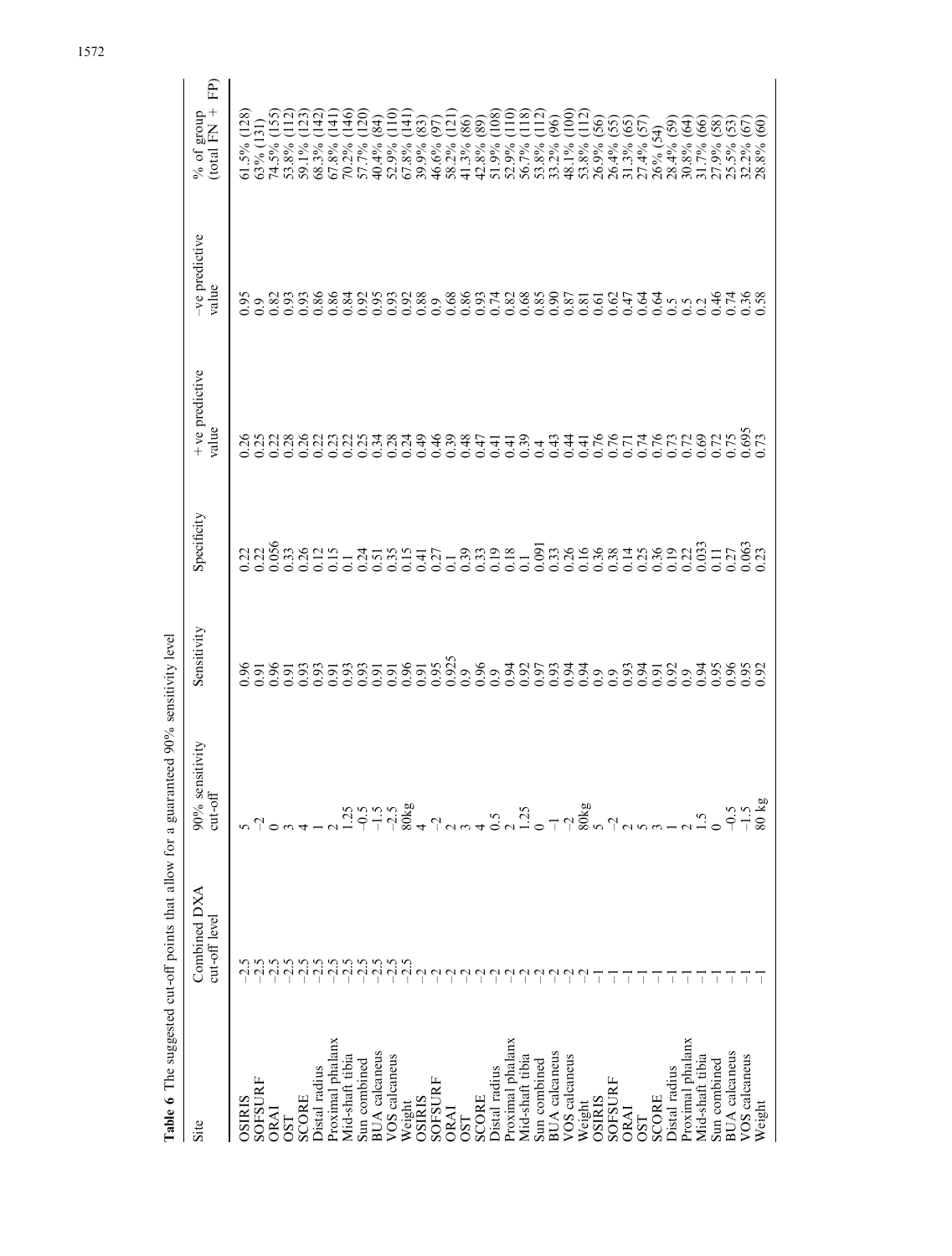<span id="page-8-0"></span>

| --------            |                     |  |
|---------------------|---------------------|--|
|                     |                     |  |
|                     |                     |  |
|                     |                     |  |
|                     |                     |  |
|                     |                     |  |
|                     |                     |  |
|                     |                     |  |
|                     |                     |  |
|                     |                     |  |
|                     |                     |  |
|                     |                     |  |
|                     |                     |  |
|                     | ì<br>ł<br>ļ         |  |
|                     |                     |  |
|                     |                     |  |
|                     |                     |  |
|                     |                     |  |
|                     |                     |  |
|                     |                     |  |
| r<br>C              |                     |  |
|                     |                     |  |
|                     | じゅうしゅ               |  |
| anin oolumni tha he |                     |  |
|                     |                     |  |
|                     |                     |  |
|                     | こくこく                |  |
|                     |                     |  |
|                     | א מנוס גט           |  |
|                     |                     |  |
|                     |                     |  |
|                     |                     |  |
| くくちく こうくそく くうくうく    |                     |  |
|                     |                     |  |
|                     |                     |  |
|                     |                     |  |
|                     |                     |  |
|                     |                     |  |
|                     | $s \ge -4$ even $r$ |  |
|                     |                     |  |
|                     |                     |  |
|                     |                     |  |
|                     |                     |  |
|                     |                     |  |
|                     |                     |  |
|                     |                     |  |
| <b>פיים</b><br>j    | ì                   |  |
| ֦֧֪֚֡֡֡֡֡֡֡֡֡       |                     |  |
|                     |                     |  |
|                     |                     |  |
|                     |                     |  |
|                     |                     |  |
|                     |                     |  |
|                     |                     |  |
|                     |                     |  |
|                     |                     |  |
|                     |                     |  |
| ļ                   |                     |  |
|                     |                     |  |
|                     |                     |  |
|                     |                     |  |
|                     |                     |  |
|                     |                     |  |
|                     |                     |  |
|                     |                     |  |
|                     |                     |  |
|                     | --------            |  |
|                     |                     |  |
|                     |                     |  |
|                     |                     |  |
|                     |                     |  |
| :                   |                     |  |
|                     |                     |  |

| arameters                                     | Equation                                                                          |                 | Eq. no. |
|-----------------------------------------------|-----------------------------------------------------------------------------------|-----------------|---------|
| Veight, OSIRIS, OST, SOFSURF, SCORE, ORAI     | Min DXA T-score = $0.178$ OSIRIS -1.915                                           |                 |         |
| Veight, age, distal radius, proximal phalanx, | Min DXA T-score = $0.0472$ BUA -4.471                                             |                 |         |
| BUA Calcaneus, VOS calcaneus                  | Min DXA T-score = 0.0431 BUA + 0.0249 weight (kg) -5.841                          | s<br>2244244444 |         |
|                                               | Min DXA T-score = 0.0259 BUA + 0.0308 weight (kg) + 0.0085 VOS -18.505            |                 |         |
| Veight, OSIRIS, OST, SOFSURF, SCORE,          | Min DXA T-score = $0.0472$ BUA $-4.471$                                           |                 |         |
| ORAI, distal radius, proximal phalanx,        | Min DXA T-score = 0.0431 BUA + 0.0249 weight (kg) -5.841                          |                 |         |
| BUA calcaneus, VOS calcaneus                  | Min DXA T-score = 0.0259 BUA + 0.0308 weight (kg) + 0.085 VOS -18.505             |                 |         |
|                                               | Viin DXA T-score = 0.0215 BUA + 0.0220 weight (kg) + 0.080 VOS + 0.051RIS -17.001 |                 |         |
|                                               | Viin DXA T-score = 0.0208 BUA + 0.0304 weight (kg) + 0.0085 VOS                   |                 |         |
|                                               | 0.120 OSIRIS -0.112 OST -18.287                                                   |                 |         |
|                                               | Min DXA T-score = 0.0198 BUA + 0.0460 weight (kg) + 0.087 VOS +                   | 46.8            |         |
|                                               | 0.088 OSIRIS -0.220 OST -0.144 SOFSURF -19.289                                    |                 |         |



Fig. 2 Predictions of the minimum hip or spine DXA T-score by using equation 1 ( *open symbols* and  $\hat{d}$ *otted lines*) and equation 10 (solid symbols and lines) of Table 7. The regression lines with their 95% prediction intervals are shown in both cases. The 0, –1, and –2.5 score levels are also highlighted

be of high accuracy. The AUC results for the different techniques in this study showed the majority of the methods being considered to have moderate diagnostic accuracy, with the measurements from the Sunlight Omnisense, ORAI and pBW showing low diagnostic accuracy.

The two different methods for the selection of cut-off values both have utility within the clinical environment, but depend on the chosen DXA cut-off level that is deemed to be desirable for predictions. For the prediction of osteoporosis, neither the 90% sensitivity, nor the sensitivity and specificity cut-off levels, will provide a high probability of a positive test result, meaning the individual has the condition. However, by using the suggested cut-offs, a clinician could confidently exclude an individual with a negative test result from any further diagnosis. Should the clinician wish to ensure the correct inclusion of individuals with osteoporosis or osteopenia (DXA–The cut off values for the different questionnaire systems vary from those previously published for the techniques [[1](#page-9-0), [2](#page-9-0), [3](#page-9-0), [4](#page-9-0), [5](#page-9-0), [6](#page-9-0), [7](#page-9-0), [8](#page-9-0), [9](#page-9-0), [10](#page-9-0), [11](#page-9-0), [12](#page-9-0), [13](#page-9-0), [14](#page-9-0), [15](#page-9-0), [16](#page-9-0) , [20](#page-9-0)]; the variation in the cut-off values can be explained by the different demographics of the study populations and the methods of selection for the cut-off values.To the best of our knowledge only one previous paper has offered potential cut-off values for the Sunlight Omnisense [\[41\]](#page-10-0) for the prediction of both osteoporosis and osteopenia. The cut-off values were much lower than those used within this study and not suitable for use as screening cut-offs, as only 10 patients out of 45 would be correctly diagnosed as osteoporotic using the Fig. 2 Predictions of the minimum hip or spine DXA T-score by<br>using equation 1 (*open symbols* and *doted lines*) and equation 10<br>(solid symbols and *dineed lines*). The regression lines with their<br>-2.5 score levels are a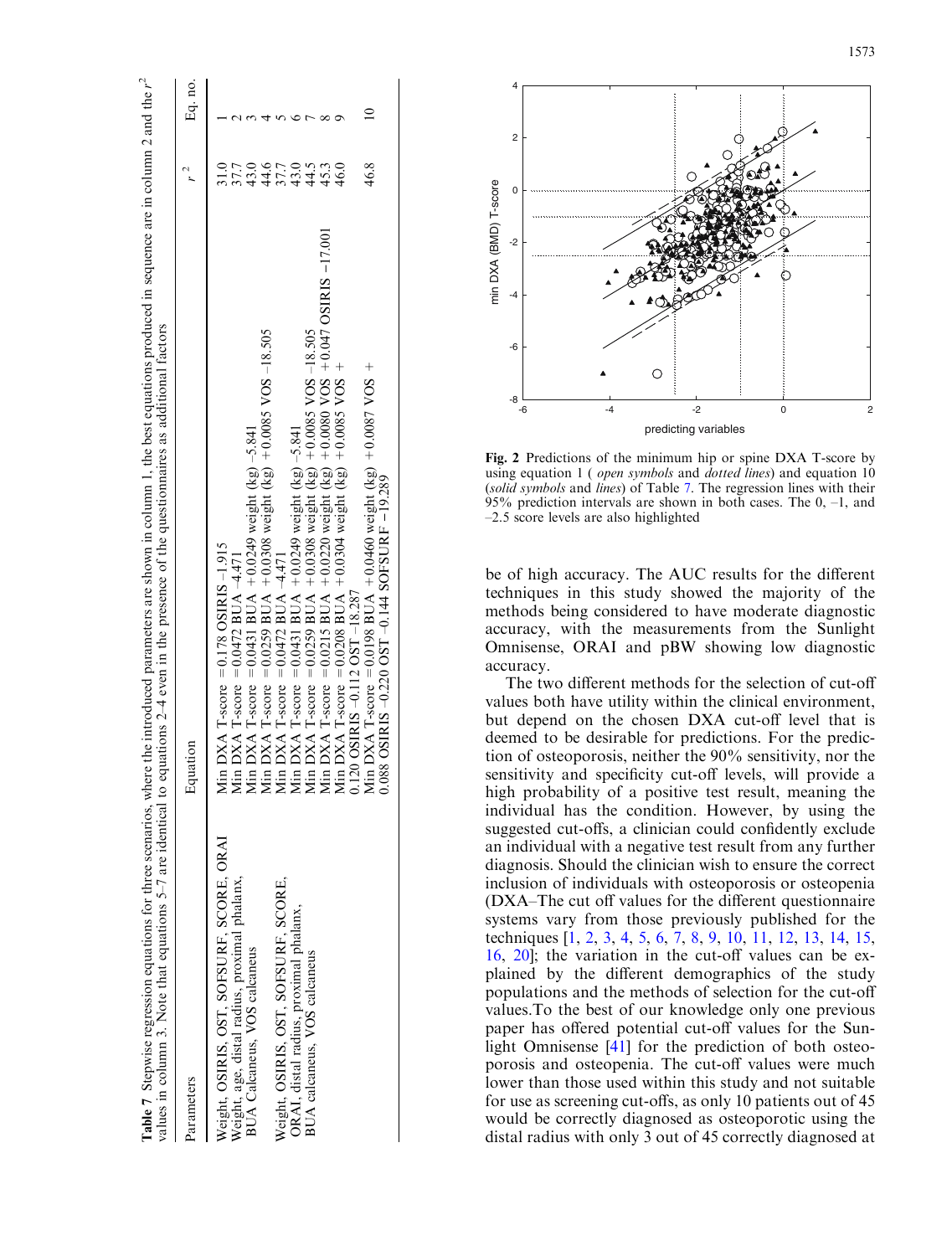<span id="page-9-0"></span>the proximal phalanx and the mid-shaft tibia. The same problem was demonstrated using the cut-off levels for osteopenia with only 57, 21 and 14 out of 144 patients being correctly diagnosed at the distal radius, proximal phalanx and mid-shaft tibia, respectively.There are five previous studies [[42](#page-10-0)] using QUS of the calcaneus as an investigation. Two studies recommend a T-score cut-off of –2, lower than found in the present study. The third recommends –1.3 for BUA and –1.5 for VOS, while the fourth using the CUBA Clinical recommends a cut-off of 63 dB MHz<sup>-1</sup>, which equates to a T-score of between – 1.58 and –1.64; these values show a close agreement with the cut-off of –1.5 recommended in this study. The final study by D. Hans et al. [[43\]](#page-10-0) sets out a full screening strategy based on the use of clinical risk factors and QUS of the calcaneus. There were discernable differences between the studies in terms of study population, QUS systems, the prediction of BMD of the femoral neck and not a combination of total hip and spine, and additional risk factors not considered within the previously devised questionnaire systems. Despite this, the resultant cut-off values supplied by the study for the QUS were similar to those within this study.There are limitations to the present study that one may wish to consider before using the cut-off values suggested. The population was relatively small in numbers in comparison to the validation cohorts used for the development of these systems. The population was also somewhat biased to the lower bone density due to the collection of data from a DXA scanning clinic, where clinical referral criteria have already been applied to the participants to ensure they all display at least one risk factor for osteoporosis. For the purposes of this study, this was intentional and constitutes a strong positive factor, but in a more general situation researchers are reminded of these simple facts of our study.With these considerations in mind, we believe that the analysis of the present study, especially based on ROC curves, allowed for a robust comparison of the different scanning techniques and an assessment of their clinical utility. The CUBA Clinical through the measurement of BUA appears to provide a useful tool in the screening of this population, with the various questionnaire systems proving that they have good diagnostic accuracy. The Sunlight Omnisense on the other hand showed overall less promise as a screening tool for DXA.

Acknowledgements Support has been provided by the UK Department of Transport under the BOSCOS project, which allowed us to gain access and make use of the Sunlight Omnisense and CUBA Clinical systems. Special thanks are due to all members of the Department of Radiology of GWH in Swindon for their generous help with this study.

#### References

1. Geusens P, Hochberg MC, van der Voort DJM, et al (2002) Performance of risk indicies for identifying low bone density in postmenopausal women. Mayo Clin Proc 77:629–637

- 2. Koh LKH, Sedrine WB, Torralba TP, et al (2001) A simple tool to identify asian women at increased risk of osteoporosis. Osteoporos Int 12:699–705
- 3. Fujiwara S, Masunari N, Suzuki G, et al (2001) Performance of osteoporosis risk indices in a Japanese population. 62:586– 594
- 4. Adler RA, Tran MT, Petkov VI (2003) Performance of the Osteoporosis Self-assessment Screening Tool for osteoporosis in American men. Mayo Clin Proc 78:723–727
- 5. Kung AWC, Ho AYY, Sedrine WB, et al (2003) Comparison of a simple clinical risk index and quantitative bone ultrasound for identifying women at increased risk of osteoporosis. Osteoporos Int 14:716–721
- 6. Richy F, Gourlay M, Ross PD, et al (2004) Validation and comparative evaluation of the Osteoporosis Self-Assessment Tool (OST) in a Caucasian population from Belgium. Q J Med 97:39–46
- 7. Park HM, Sedrine WB, Reginster JY, et al (2003) Korean experience with the OSTA Risk Index for Osteoporosis. J Clin Densitom 6:247–250
- 8. Cadarette SM, Jaglal SB, Kreiger N, et al (2000) Development and validation of the Osteoporosis Risk Assessment Instrument to facilitate selection of women for bone densitometry. Can Med Assoc J 162:1289–1294
- 9. Von Mühlen D, Lunde AV, Barrett-Connor E, et al (1999) Evaluation of the Simple Calculated Osteoporosis Risk Estimation (SCORE) in older Caucasian women: The Rancho Bernardo Study. Osteoporos Int 10:79–84
- 10. Sedrine WB, Devogelaer JP, Kaufman JM, et al (2001) Evaluation of the Simple Calculated Osteoporosis Risk Estimation (SCORE) in a sample of White women from Belgium. Bone 29:374–380
- 11. Cadarette SM, Jaglal SB, Murray TM (1999) Validation of the Simple Calculated Osteoporosis Risk Estimation (SCORE) for patient selection for bone densitometry. Osteoporos Int 10:85– 90
- 12. Falasca GF, Dunston C, Banglawala YA (2003) Further validation of a questionnaire to identify women likely to have low bone density. J Clin Densitom 6:231–236
- 13. Ungar WJ, Josse R, Lee S, et al (2000) The Canadian Score Questionnaire. J Clin Densitom 3:269–280
- 14. Sedrine WB, Chevallier T, Zegels B, et al (2002) Development and assessment of the Osteoporosis Index of Risk (OSIRIS) to facilitate selection of women for bone densitometry. Gynecol Endocrinol 16:245–250
- 15. Reginster JY, Sedrine WB, Viethel P, et al (2004) Validation of OSIRIS, a prescreening tool for the identification of women with an increased risk of osteoporosis. Gynecol Endocrinol 18:3–8
- 16. Black DM, Steinbuch M, Palermo L, et al (2001) An assessment tool for predicting fracture risk in postmenopausal women. Osteoporos Int 12:519–528
- 17. Randell AG, Bhalerao N, Nguyen TV, et al (1998) Quality of life in osteoporosis: reliability, consistency, and validity of the Osteoporosis Assessment Questionnaire. J Rheumatol 25:1171– 1179
- 18. Gerber V, Krieg MA, Cornuz J, et al (2003) Nutritional status using the Mini Nutritional Assessment Questionnaire and its relationship with bone quality in a population of institutionalized elderly women. J Nutr Health Aging 7:140–145
- 19. Goemaere S, Zegels B, Toye K, et al (1999) Limited clinical utility of a self-evaluating risk assessment scale for postmenopausal osteoporosis: lack of predictive value of lifestyle-related factors. Calcif Tissue Int 65:354–358
- 20. Michaëlsson K, Bergström R, Mallmin H, et al (1996) Screening for osteopenia and osteoporosis: selection by body composition. Osteoporos Int 6:120–126
- 21. Greenhalgh T (1997) How to read a paper: papers that report diagnostic or screening tests. BMJ 315:540–543
- 22. Glas AS, Lijmer JG, Prins MH, et al (2003) The diagnostic odd ratios: a single indicator of test performance. J Clin Epidemiol 56:1129–1135